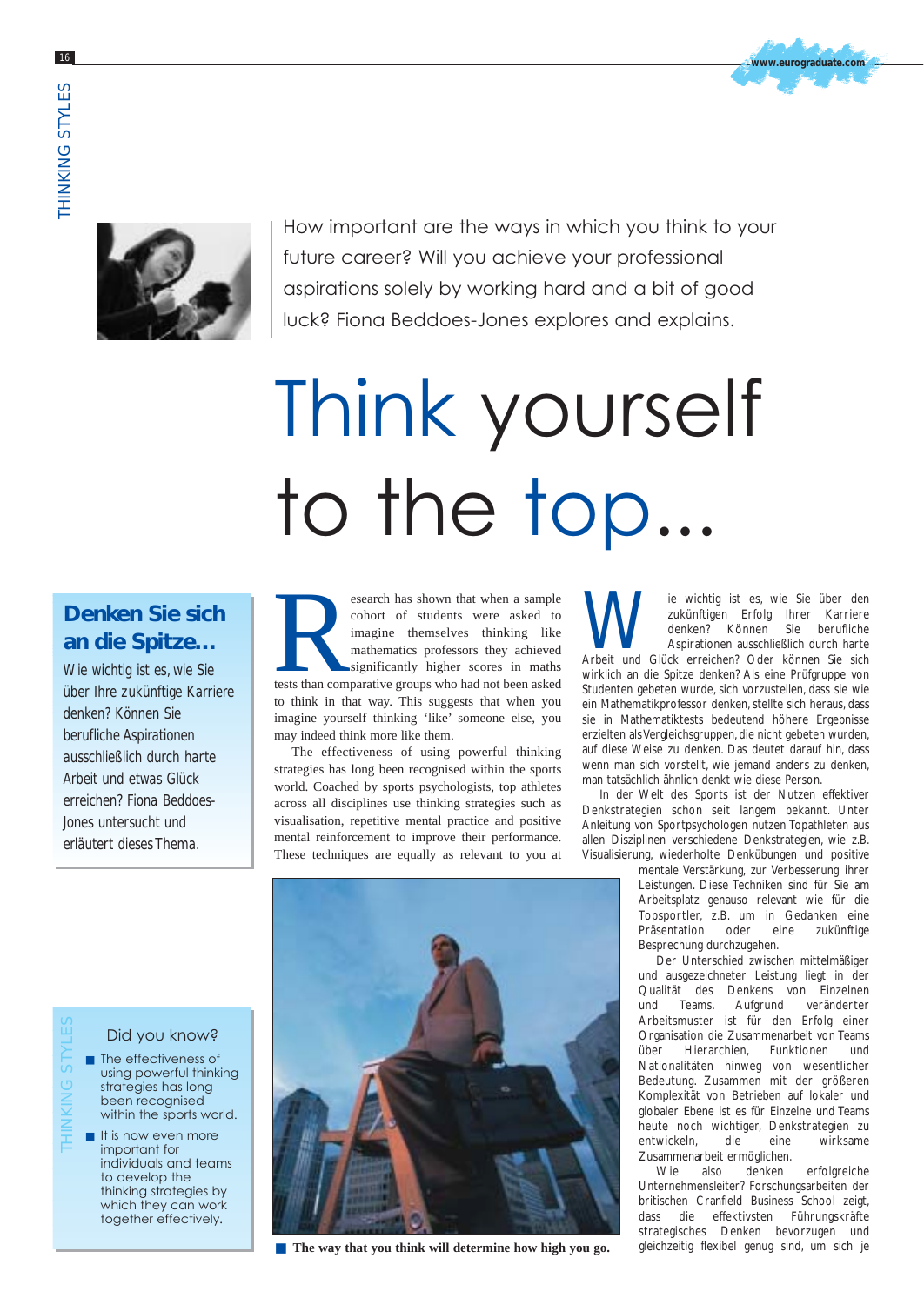work, for mentally rehearsing a presentation or a future meeting scenario for example, as they are to the top sports performer.

**www.eurograduate.com**

The difference between mediocre performance and excellence lies in the quality of the thinking done by individuals and teams. Changing working patterns has made the collaboration of teams across hierarchies, functions and nationalities critical to organizational success. Combined with the increasing complexity of operations at local and global levels, it is now even more important for individuals and teams to develop the thinking strategies by which they can work together effectively.

O how do successful Chief Executives think?<br>
Research by Cranfield Business School in the<br>
UK has identified that the most effective Chief<br>
Executives have a cognitive preference for Strategic Research by Cranfield Business School in the Executives have a cognitive preference for Strategic Thinking with the flexibility to focus on relevant details as appropriate. Were they born this way, or did they somehow learn to balance their focus on strategy and operations on their way to the top? Our own research shows that the most effective leaders and managers work hard to develop the cognitive flexibility to use a range of different thinking skills and strategies. They are 'cognitively fit', better able to employ the most appropriate thinking styles and thinking strategies for the task at hand. They think appropriately and effectively, making good quality decisions, consistently over time.

How can you learn how to do this? In order to develop effective thinking strategies you first need to understand the different ways in which you naturally prefer to think and the effect that this has on how you approach tasks and interactions with colleagues. Thinking styles preferences can be heard in the language that people use and are evident in the behaviours they adopt.

The following two exercises will encourage you to think about differences in the ways people think and behave and the impact this might have on those around them. To begin to understand your own thinking styles preferences it is useful to consider your cognitive drivers, your cognitive development areas and your cognitive motivational profile.

#### **Your cognitive drivers**

These are your highest thinking preferences. They may be so important to you that all other information is filtered through them and will probably include those thinking strategies and types of thinking which you naturally engage in most effectively. They may sometimes be considered to be your cognitive strengths and will be highly appropriate in certain circumstances, although possibly not in others. Some of them are quite likely to be those defining characteristics that 'get you noticed' at work.

Although your cognitive drivers may sometimes be considered to be your cognitive strengths, in certain situations at work or with certain colleagues, they might also be considered to be disadvantageous. For nach Bedarf auf relevante Details zu konzentrieren. Ist diese Fähigkeit angeboren oder haben sie auf irgendeine Weise auf dem Weg nach oben gelernt, ihre Konzentration auf Strategie und betriebliche Prozesse im Gleichgewicht zu halten? Unsere eigenen Untersuchungen zeigen, dass die wirksamsten Leiter und Manager sehr stark an der Entwicklung kognitiver Flexibilität zur Nutzung unterschiedlicher Denkfähigkeiten und -strategien arbeiten. Sie sind "kognitiv fit" und besser in der Lage, die für die jeweilige



■ **To** be an effective leader you will need to work at developing the cognitive flexibility **to use a different range of thinking skills and strategies.**

Aufgabe geeignetsten Denkstile und -strategien einzusetzen. Sie denken auf angemessene und wirksame Weise, treffen gleichbleibend und langfristig gute Entscheidungen.

**Wie können Sie das Iernen? Um effektive**<br>müssen Sie als erstes die verstehen, welche<br>verschiedenen Denkweisen Sie selbst bevorzugen und Denkstrategien entwickeln zu können, verschiedenen Denkweisen Sie selbst bevorzugen, und wie sich diese auf die Erfüllung Ihrer Aufgaben und Interaktionen mit Kollegen auswirken. An der Sprache und Verhaltensweise eines Menschen kann man erkennen, welche Denkstile er bevorzugt.

Die beiden folgenden Übungen werden Sie dazu anregen, über unterschiedlichen Denkweisen und deren Auswirkungen das Umfeld nachzudenken. Um Ihre eigenen bevorzugten Denkstile zu verstehen, sollten Sie überlegen, was Ihre kognitiven Antriebskräfte,

#### Did you know?

■ Thinking styles preferences can be heard in the language that people use and are evident in the behaviours they adopt.

THINKING STYLES

■ The most effective leaders and managers work hard to develop the cognitive flexibility to use a range of different thinking skills and strategies.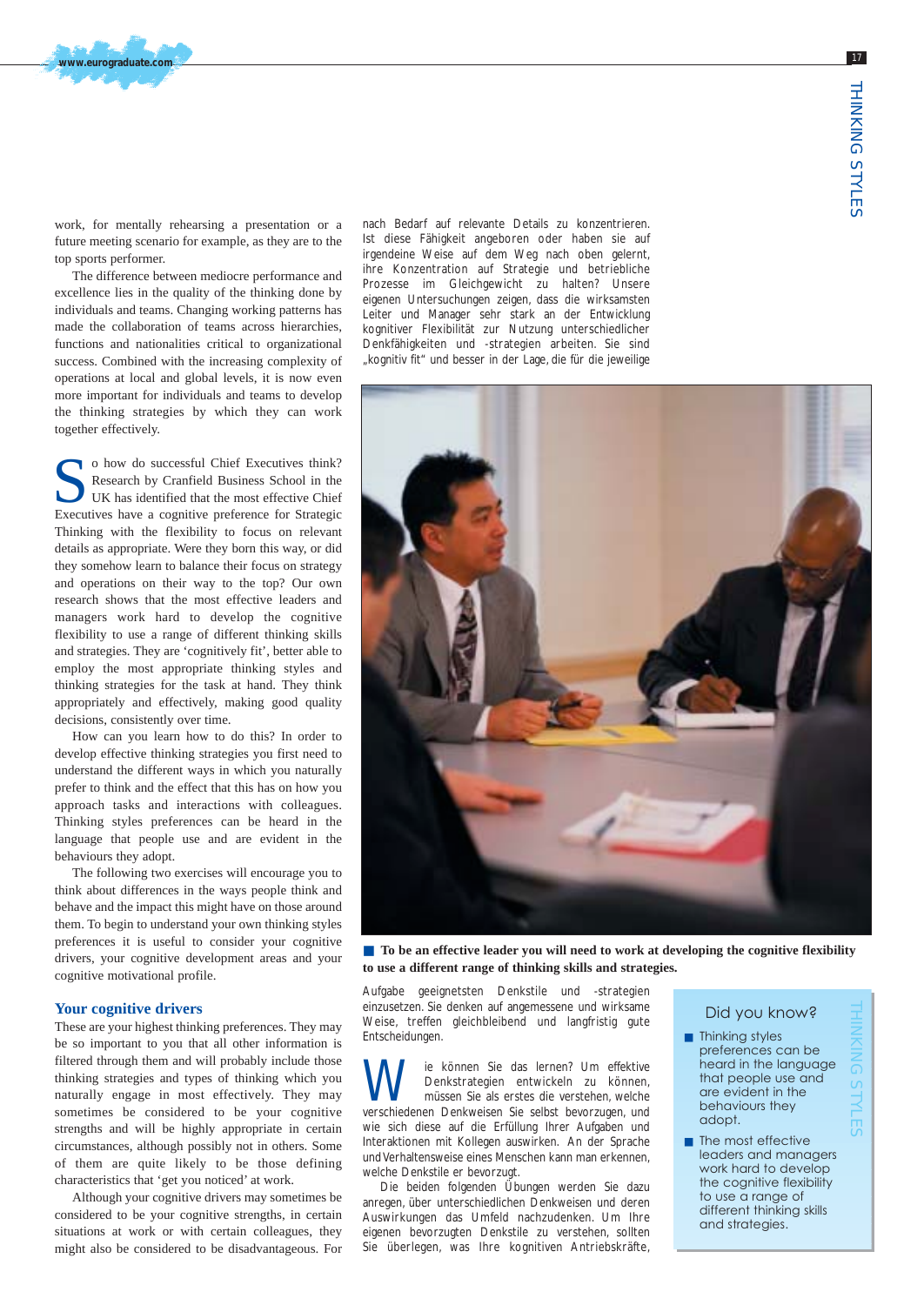



■ How you use your ability to think will determine how others perceive you.

example, someone who thinks very quickly might think too quickly for their colleagues. Someone who is very adept at understanding complex issues, might over-complicate them and be unable to explain them simply to others. A manager who has a high strategic focus might overlook critical details and conversely, someone who thinks in a highly detailed way may lack strategic understanding.

#### **Cognitive development areas**

These are those elements of your thinking which tend not to be beneficial to you at work. It is quite likely that your colleagues will notice them and may even consider them to be 'weaknesses' of yours. If they adversely affect performance, either individually or within a team, they could indeed be considered disadvantageous. It is very rare for someone to have no cognitive development areas. Paradoxically, our experience shows that if someone's profile indicates too much flexibility they may sometimes become paralysed and take no action. By always being able to

kognitiven Entwicklungsbereiche und Ihr kognitives Motivationsprofil sind.

#### **Kognitive Antriebskräfte**

Dies sind die am stärksten bevorzugten Denkstile. Diese sind für Sie eventuell so wichtig, dass alle anderen Informationen durch sie gefiltert werden. Dazu gehören wahrscheinlich die Denkstrategien und Denkweisen, die Sie auf natürliche Weise am wirkungsvollsten anwenden. Diese werden manchmal als Ihre kognitiven Stärken betrachtet und sind in bestimmten Situationen äußerst angebracht - in manchen anderen vielleicht jedoch nicht. Einige dieser Denkweisen sind sehr wahrscheinlich die definierenden Eigenschaften, durch die Sie am Arbeitsplatz Aufmerksamkeit auf sich ziehen.

**Obwohl Ihre kognitiven Antriebskräfte manchmal als Ihre kognitiven Stärken angesehen werden, könnten sie in bestimmten Arbeitssituationen**<br>Oder im Umgang mit bestimmten Kollegen als nachteilig als Ihre kognitiven Stärken angesehen werden, könnten sie in bestimmten Arbeitssituationen oder im Umgang mit bestimmten Kollegen als nachteilig betrachtet werden. Wenn jemand beispielsweise sehr schnell denkt, kann es sein, dass das für seine Kollegen zu schnell ist. Jemand, der sehr gut in der Lage ist, komplexe Fragen zu verstehen, kann diese vielleicht zu sehr

#### Did you know?

- There are recognisable patterns of personality 'types' who think in certain ways.
- If you want to increase your satisfaction at work, think about what types of thinking you find energising, enjoyable and motivating and evaluate to what degree your cognitive motivational profile is being fulfilled at work.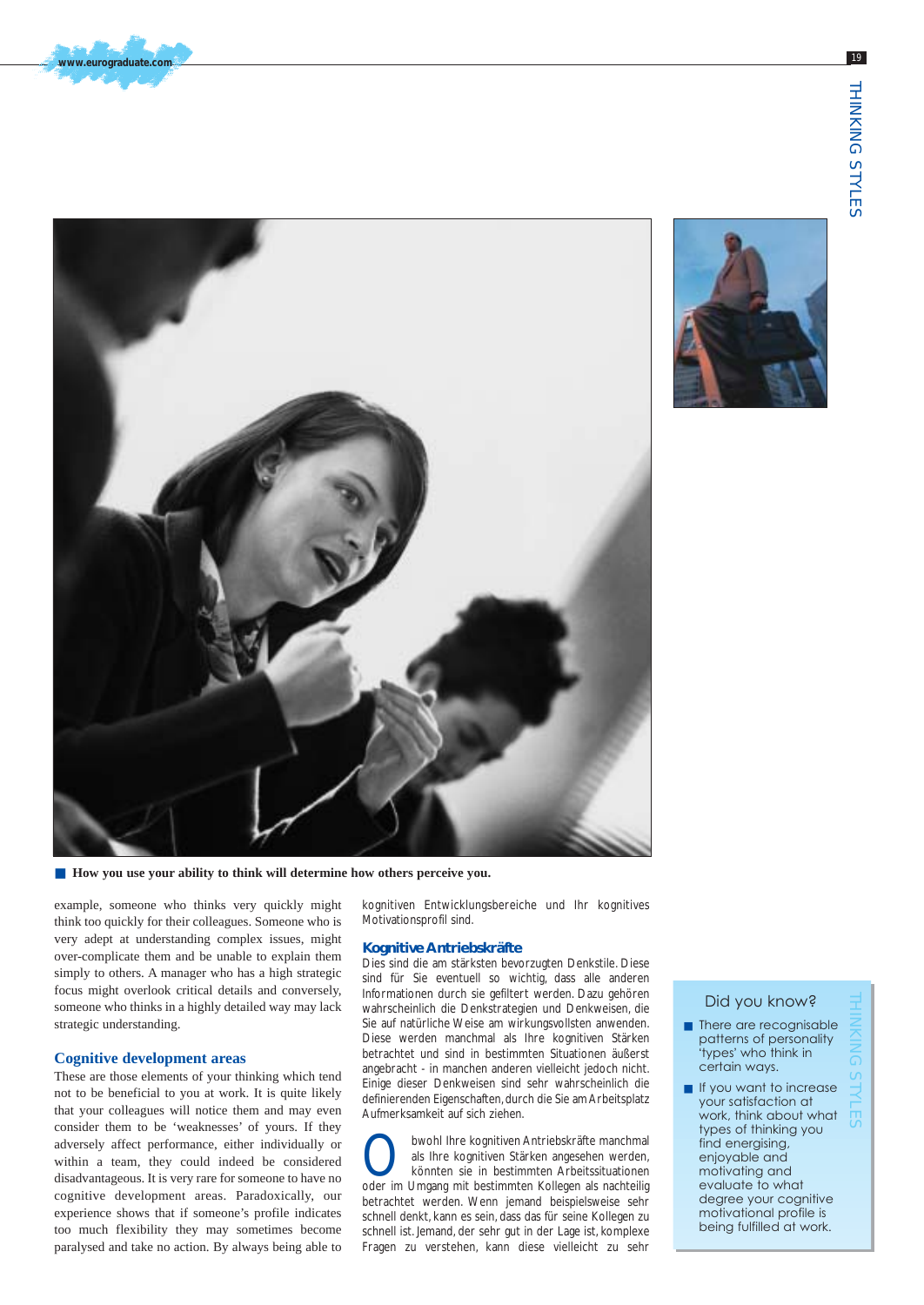



see both sides of an argument, they can find it difficult to decide which option to choose.

#### **Your cognitive motivational profiles**

This comprises those elements of your thinking that you generally find to be motivating within your working environment. They may be related to your cognitive drivers, although this is not always the case. Not only are you likely to be highly motivated by them, you are likely to find your working environment demotivating if they are not present. If you want to increase your satisfaction at work, think about what types of thinking you find energising, enjoyable and motivating and evaluate to what degree your cognitive motivational profile is being fulfilled at work.

komplizieren und anderen Personen nicht auf einfache Weise erklären. Ein Manager mit sehr stark strategisch ausgerichteter Denkweise übersieht möglicherweise wesentliche Details und umgekehrt, jemand, der sehr detailliert denkt, mag vielleicht mangelndes strategisches Verständnis aufweisen.

#### **Kognitive Entwicklungsbereiche**

Dies sind die Elemente Ihres Denkens, die bei der Arbeit für Sie nicht von Vorteil sind. Es ist sehr wahrscheinlich, dass Ihre Kollegen diese erkennen und sie möglicherweise als Ihre "Schwächen" betrachten. Wenn sie Ihre Leistung, entweder als Einzelner oder innerhalb eines Teams, beeinträchtigen, könnten sie sich tatsächlich als nachteilig erweisen. Es ist sehr selten, dass jemand keine kognitiven Entwicklungsbereiche hat. Paradoxerweise zeigt unsere Erfahrung, dass Personen,

die zu flexibel sind, manchmal wie "gelähmt" sind und nicht handeln. Da sie immer beide Seiten eines Arguments sehen können, finden sie es schwierig, sich für eine Option zu entscheiden.

#### **Kognitive Motivationsprofile**

Das sind die Elemente Ihres Denkens, die Sie generell bei Ihrer Arbeit motivieren. Sie sind vielleicht mit Ihren kognitiven Antriebskräften verwandt, das ist jedoch nicht immer der Fall. Diese motivieren Sie nicht nur sehr stark, sondern deren Mangel werden Sie in einer Arbeitsumgebung sehr wahrscheinlich als entmotivierend empfinden.Wenn Sie mehr Befriedigung von Ihrer Arbeit möchten, sollten Sie sich überlegen, welche Denkweisen Sie anregend, angenehm und motivierend finden und bewerten, in welchem Maße Ihre Arbeitsstelle Ihr kognitives Motivationsprofil erfüllt.

#### **Entwicklung kognitiver Flexibilität**

#### **Denkübung 1**

Denken Sie einen Augenblick über die einzigartige Flexibilität der Denkfähigkeiten und -strategien nach,

die Projektleiter für ihre Aufgaben benötigen. Sie müssen die allgemeine Strategie des Projekts im Auge behalten und gleichzeitig wesentlichen Details genügend Aufmerksamkeit schenken. Sie müssen positiv auf das Ziel des Projekts ausgerichtet sind und gleichzeitig entsprechende Alternativpläne aufstellen, um dafür zu sorgen, dass das Projekt nicht fehlschlägt. Sie müssen proaktiv darauf drängen, dass das Projekt seine Aufgaben erfüllt und die Zeitpläne und Termine eingehalten werden und gleichzeitig auf veränderte Umstände eingehen. Ihr Denken und Verhalten muss flexibel genug sein, um die komplexen und oft widersprüchlichen Erfordernisse und Anforderungen von Projektteam, Kunden und Projekt selber miteinander zu vereinbaren. Sie müssen nicht nur politisch clever sein, sondern auch die Fähigkeit besitzen, Projektteams, Mitarbeiter und Vorstand zu engagieren, motivieren und ihnen Präsentationen zu bieten. Außerdem muss ihr Verhalten und Denken flexibel genug sein, um auf die Organisationskultur einzugehen und gleichzeitig den Mut zu haben, unrealistische



#### Did you know?

■ In order to develop effective thinking strategies you first need to understand the different ways in which you naturally prefer to think and the effect that this has on how you approach tasks and interactions with colleagues. THINKING STYLES

> ■ The difference between mediocre performance and excellence lies in the quality of the thinking done by individuals and teams.

#### **Developing Cognitive Flexibility:**

#### **Thinking skills exercise 1**

Think for a moment about the unique flexibility of thinking skills and strategies required by project managers. They need to hold the strategic overview of the project in their heads whilst paying sufficient attention to critical details. They need to maintain a positive focus on the goals, targets and objectives of the project whilst at the same time making the appropriate contingency plans to ensure that the project does not fail. They need to proactively push for the project to fulfil its obligations and meet its key timescales and deliverables whilst at the same time being responsive to changing circumstances. They need to have the cognitive and behavioural flexibility to juggle the complex and often conflicting demands and requirements of their project team, the client and the project itself. As well as being politically astute,